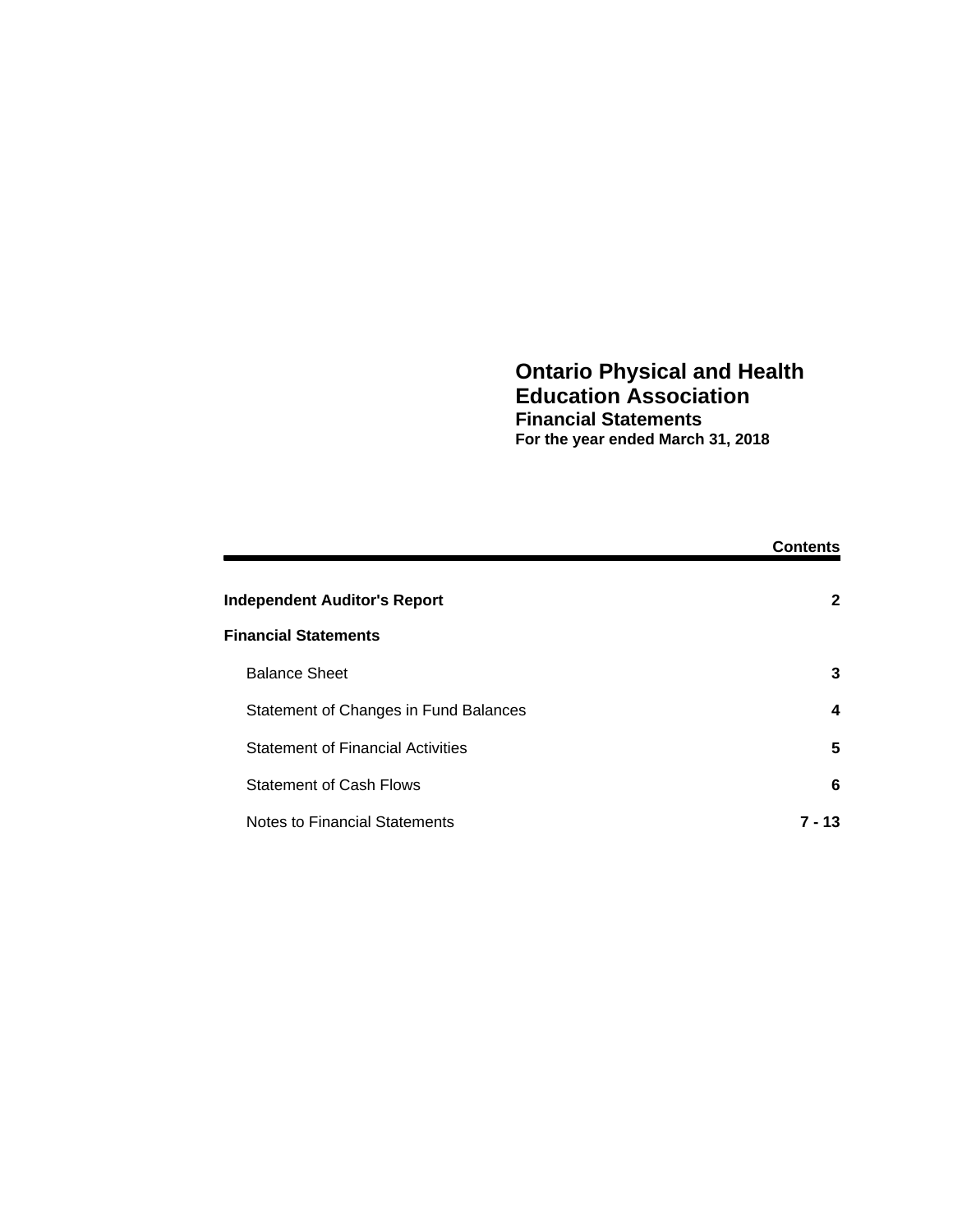

Tel: 905 270-7700 Fax: 905 270-7915 Toll-free: 866 248 6660 www.bdo.ca

BDO Canada **LLP** 1 City Centre Drive, Suite 1700 Mississauga ON L5B 1M2 Canada

### **Independent Auditor's Report**

#### **To the Directors of Ontario Physical and Health Education Association**

We have audited the accompanying financial statements of Ontario Physical and Health Education Association, which comprise the balance sheet as at March 31, 2018, and the statements of changes in fund balances, financial activities and cash flows for the year then ended, and a summary of significant accounting policies and other explanatory information.

#### **Management's Responsibility for the Financial Statements**

Management is responsible for the preparation and fair presentation of these financial statements in accordance with Canadian accounting standards for not-for-profit organizations, and for such internal control as management determines is necessary to enable the preparation of financial statements that are free from material misstatement, whether due to fraud or error.

#### **Auditor's Responsibility**

Our responsibility is to express an opinion on these financial statements based on our audit. We conducted our audit in accordance with Canadian generally accepted auditing standards. Those standards require that we comply with ethical requirements and plan and perform the audit to obtain reasonable assurance about whether the financial statements are free from material misstatement.

An audit involves performing procedures to obtain audit evidence about the amounts and disclosures in the financial statements. The procedures selected depend on the auditor's judgment, including the assessment of the risks of material misstatement of the financial statements, whether due to fraud or error. In making those risk assessments, the auditor considers internal control relevant to the entity's preparation and fair presentation of the financial statements in order to design audit procedures that are appropriate in the circumstances, but not for the purpose of expressing an opinion on the effectiveness of the entity's internal control. An audit also includes evaluating the appropriateness of accounting policies used and the reasonableness of accounting estimates made by management, as well as evaluating the overall presentation of the financial statements.

We believe that the audit evidence we have obtained is sufficient and appropriate to provide a basis for our audit opinion.

#### **Opinion**

In our opinion, the financial statements present fairly, in all material respects, the financial position of Ontario Physical and Health Education Association as at March 31, 2018, and the results of its operations and its cash flows for the year then ended in accordance with Canadian accounting standards for not-for-profit organizations.

BDO Canada LLP

Chartered Professional Accountants, Licensed Public Accountants Mississauga, Ontario June 21, 2018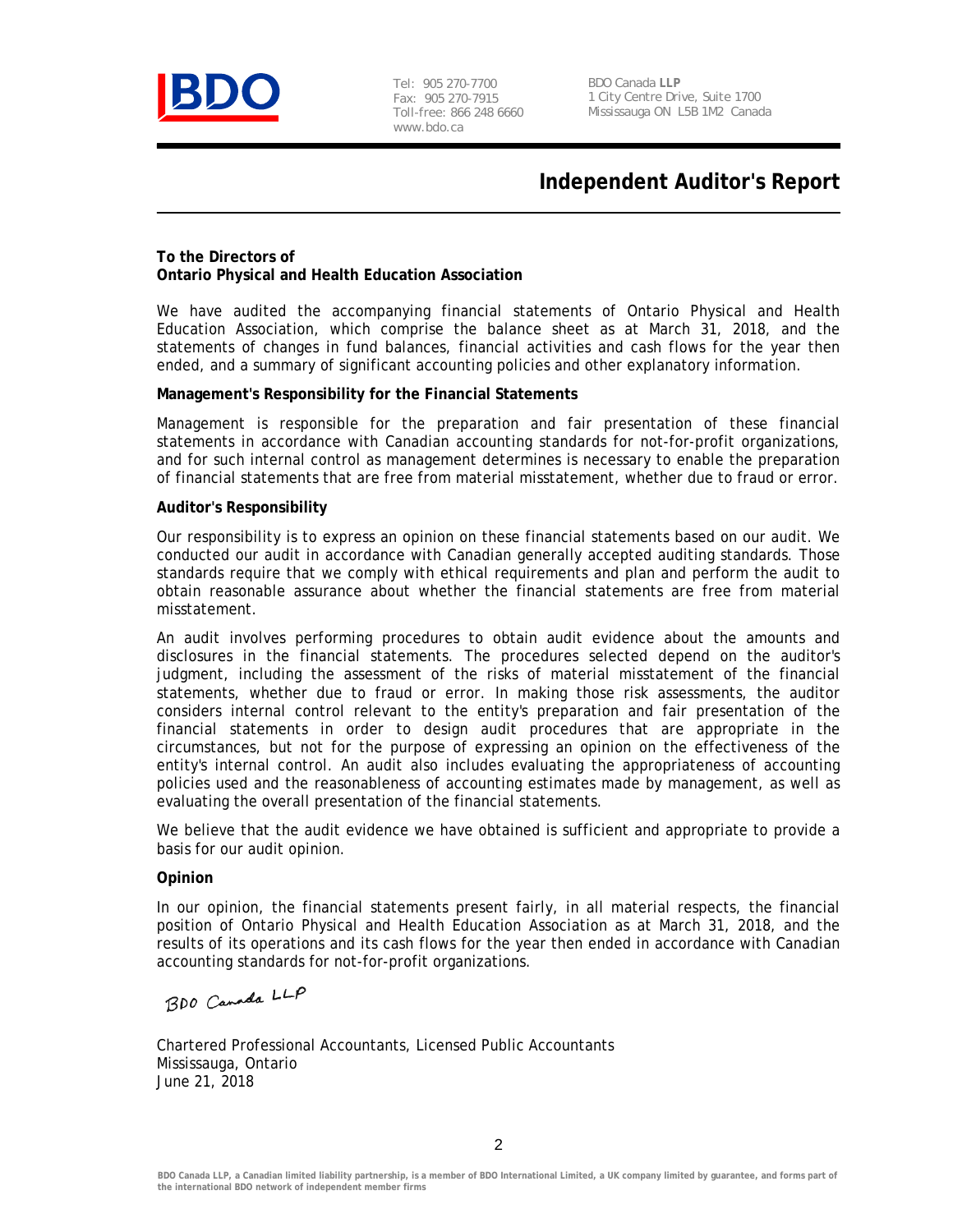| March 31                                                                                                                                                                                            |    | 2018                                                       |    | 2017                                                      |
|-----------------------------------------------------------------------------------------------------------------------------------------------------------------------------------------------------|----|------------------------------------------------------------|----|-----------------------------------------------------------|
| <b>Assets</b>                                                                                                                                                                                       |    |                                                            |    |                                                           |
| <b>Current</b><br>Cash<br>Short-term investments (Note 2)<br>Accounts receivable<br>Prepaid expenses                                                                                                | S  | 1,179,731<br>530,487<br>326,788<br>54,865                  | S  | 1,068,607<br>530,224<br>285,199<br>58,107                 |
|                                                                                                                                                                                                     |    | 2,091,871                                                  |    | 1,942,137                                                 |
| Capital assets (Note 3)                                                                                                                                                                             |    | 20,328                                                     |    | 24,770                                                    |
|                                                                                                                                                                                                     | S. | 2,112,199                                                  | \$ | 1,966,907                                                 |
| <b>Liabilities and Fund Balances</b>                                                                                                                                                                |    |                                                            |    |                                                           |
| Current<br>Accounts payable and accrued liabilities<br>Deferred revenue (Note 5)<br>Current portion of obligation under capital lease (Note 6)                                                      | \$ | 255,166<br>754,748<br>6,691                                | \$ | 228,819<br>729,157<br>10,036                              |
|                                                                                                                                                                                                     |    | 1,016,605                                                  |    | 968,012                                                   |
| Obligation under capital lease (Note 6)<br><b>Rental inducement</b>                                                                                                                                 |    | 71,739                                                     |    | 6,691<br>39,631                                           |
|                                                                                                                                                                                                     |    | 1,088,344                                                  |    | 1,014,334                                                 |
| <b>Fund Balances</b><br>Funds Invested in Capital Assets<br>Special Initiatives Fund<br><b>Emergency Contingency Fund</b><br><b>Employee Development Fund</b><br>Legacy Fund<br><b>General Fund</b> |    | 13,637<br>234,110<br>522,880<br>50,426<br>3,614<br>199,188 |    | 8,043<br>180,563<br>519,291<br>50,426<br>4,114<br>190,136 |
|                                                                                                                                                                                                     |    | 1,023,855                                                  |    | 952,573                                                   |
|                                                                                                                                                                                                     | S  | 2,112,199                                                  | \$ | 1,966,907                                                 |

### **Ontario Physical and Health Education Association Balance Sheet**

On behalf of the Board:

↙ hi President Q  $\sigma$ **Executive Director** 

The accompanying notes are an integral part of these financial statements.<br>3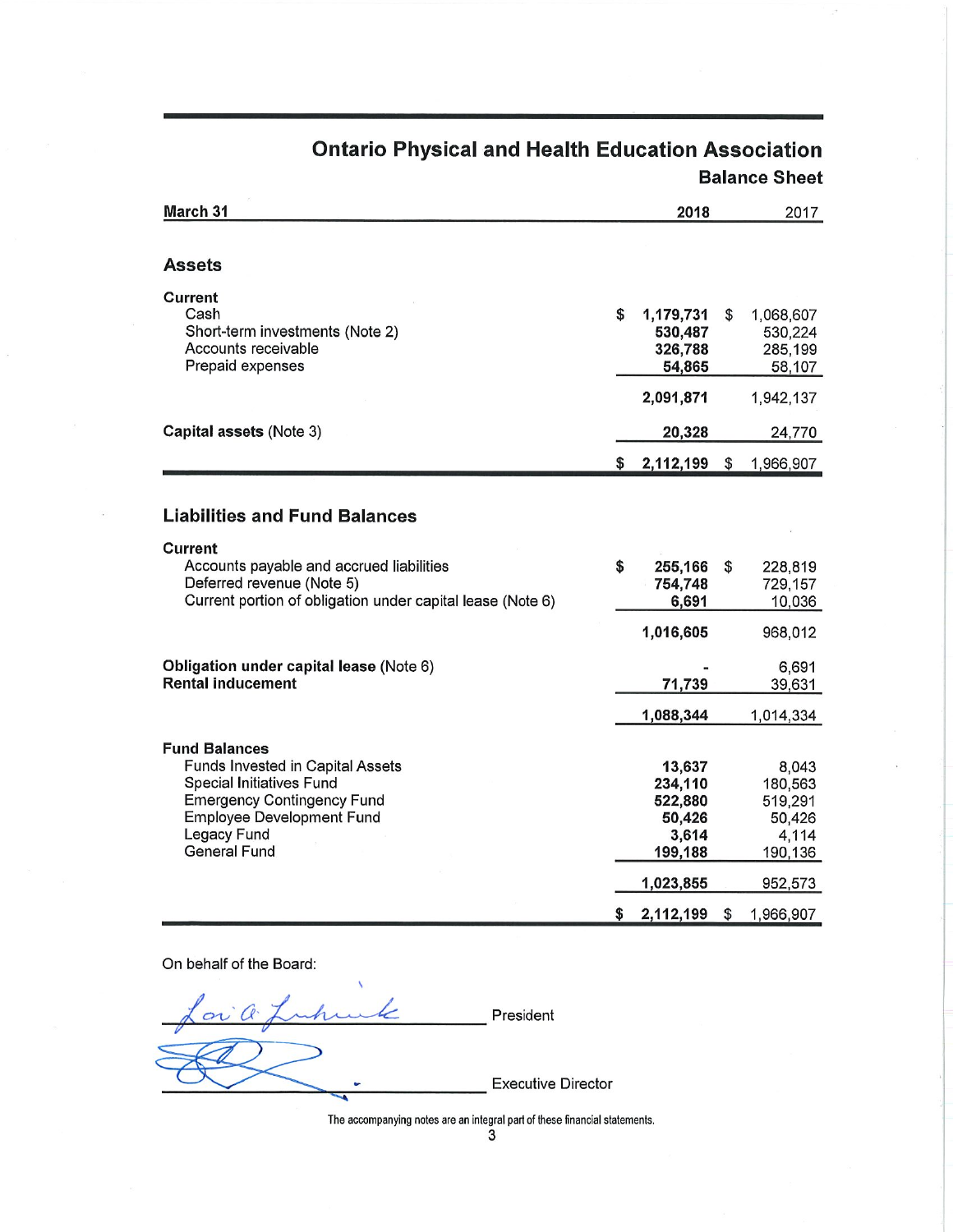### **Ontario Physical and Health Education Association Statement of Changes in Fund Balances**

#### **For the year ended March 31**

|                                                       | <b>Funds</b><br><b>Invested</b><br>in Capital<br><b>Assets</b> |    | <b>Special</b><br><b>Initiatives</b><br><b>Fund</b> |    | <b>Emergency</b><br><b>Contingency</b><br><b>Fund</b> |    |           |  |       | <b>Employee</b><br><b>Fund</b> |           | <b>Development</b> |            | Legacy<br><b>Fund</b> |  | General<br><b>Fund</b> |  | 2018<br><b>Total</b> | 2017<br>Total |
|-------------------------------------------------------|----------------------------------------------------------------|----|-----------------------------------------------------|----|-------------------------------------------------------|----|-----------|--|-------|--------------------------------|-----------|--------------------|------------|-----------------------|--|------------------------|--|----------------------|---------------|
| <b>Balance, beginning of year \$</b>                  | 8,043                                                          | \$ | 180,563                                             | S  | 519,291                                               | S  | 50,426 \$ |  | 4,114 | \$                             | 190,136   | \$                 | 952,573 \$ | 928,126               |  |                        |  |                      |               |
| <b>Excess of revenue</b><br>over expenditures         |                                                                |    |                                                     |    |                                                       |    |           |  |       |                                | 71,282    |                    | 71,282     | 24,447                |  |                        |  |                      |               |
| <b>Interfund transfer</b>                             |                                                                |    |                                                     |    |                                                       |    |           |  | (500) |                                | 500       |                    |            |                       |  |                        |  |                      |               |
| <b>Internally restricted</b><br>transfers (Note 1)    | $\blacksquare$                                                 |    | 68,193                                              |    | 3,589                                                 |    |           |  |       |                                | (71, 782) |                    |            |                       |  |                        |  |                      |               |
| <b>Amortization of</b><br>capital assets              | (19,088)                                                       |    |                                                     |    |                                                       |    |           |  |       |                                | 19,088    |                    |            |                       |  |                        |  |                      |               |
| <b>Transfer for the purchase</b><br>of capital assets | 14,646                                                         |    | (14, 646)                                           |    |                                                       |    |           |  |       |                                |           |                    |            |                       |  |                        |  |                      |               |
| <b>Capital lease obligation</b><br>payments           | 10,036                                                         |    |                                                     |    |                                                       |    |           |  |       |                                | (10, 036) |                    |            |                       |  |                        |  |                      |               |
| Balance, end of year                                  | 13,637                                                         | S  | 234,110                                             | S. | 522,880                                               | \$ | 50,426 \$ |  | 3,614 | - \$                           | 199,188   | æ.                 | 1,023,855  | \$<br>952,573         |  |                        |  |                      |               |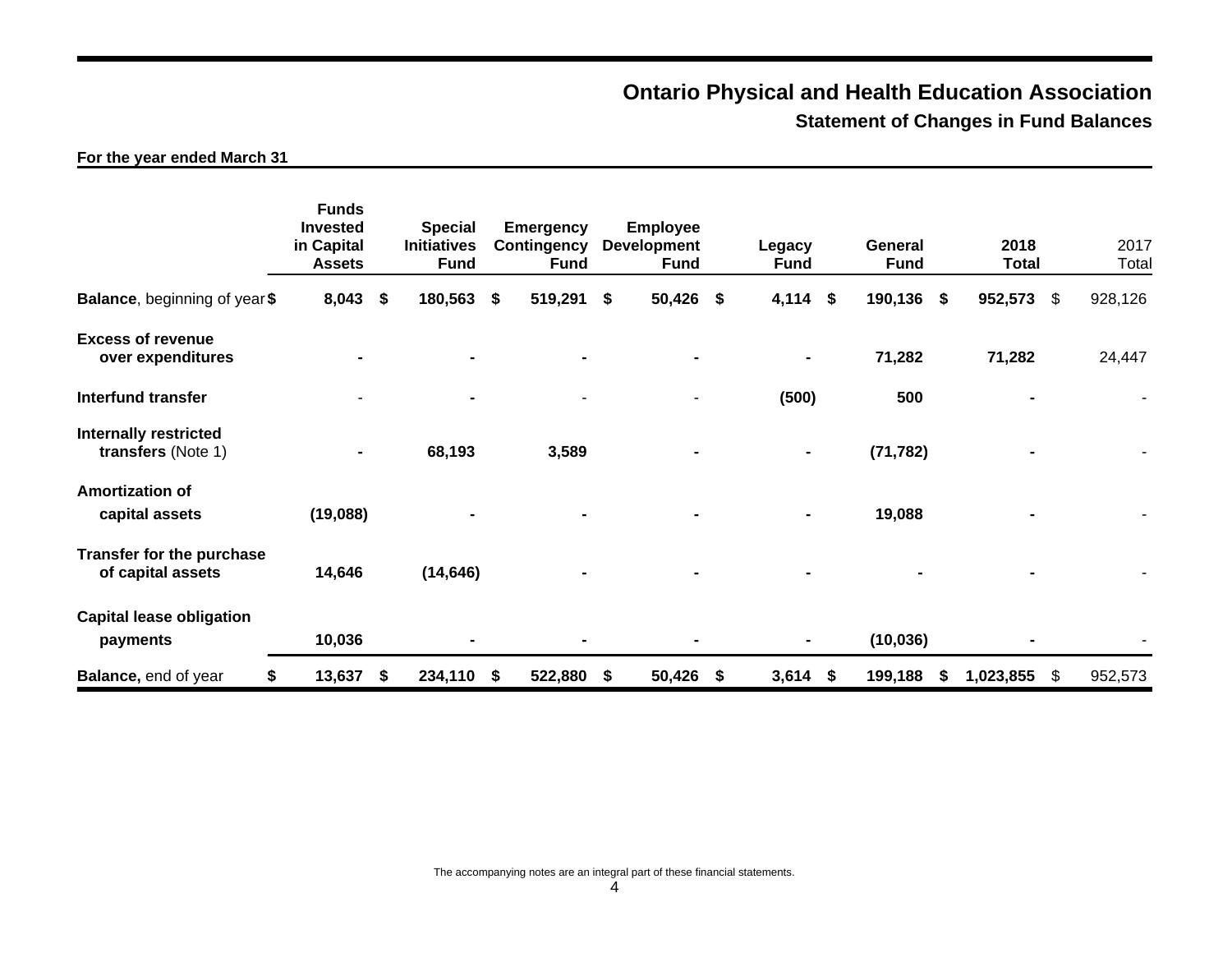### **Ontario Physical and Health Education Association Statement of Financial Activities**

| For the year ended March 31                                                                                                                                                                               | 2018                                                                                                    | 2017                                                                                                              |
|-----------------------------------------------------------------------------------------------------------------------------------------------------------------------------------------------------------|---------------------------------------------------------------------------------------------------------|-------------------------------------------------------------------------------------------------------------------|
| Revenue<br>Conference<br>Grants (Note 4)<br>Investment income<br>Merchandise sales and resource licensing revenue<br>Service contracts - government (Note 4)<br>Service contracts - other<br>Sponsorships | \$<br>170,793<br>91,823<br>9,608<br>194,886<br>3,165,491<br>411,233<br>127,246                          | \$<br>182,036<br>19,029<br>8,160<br>91,507<br>2,893,054<br>748,206<br>132,374                                     |
|                                                                                                                                                                                                           | 4,171,080                                                                                               | 4,074,366                                                                                                         |
| <b>Expenditures</b><br>Amortization<br>Bad debts recovery<br>Board<br>Committees<br>Conference<br>Cost of sales<br>Marketing and communications<br>Office and general<br>Projects<br>Staffing             | 19,088<br>18,102<br>7,474<br>169,914<br>116,417<br>52,473<br>12,985<br>3,608,739<br>94,106<br>4,099,298 | 17,791<br>(4,656)<br>20,093<br>6,344<br>180,183<br>59,677<br>29,863<br>11,764<br>3,605,214<br>99,829<br>4,026,102 |
| Operating surplus before undernoted items                                                                                                                                                                 | 71,782                                                                                                  | 48,264                                                                                                            |
| <b>Less: Special Initiatives Fund expenditures</b><br>Less: Legacy Fund expenditures (Note 9)                                                                                                             | 500                                                                                                     | 22,197<br>1,620                                                                                                   |
| Excess of revenue over expenditures for the year                                                                                                                                                          | \$<br>71.282                                                                                            | \$<br>24,447                                                                                                      |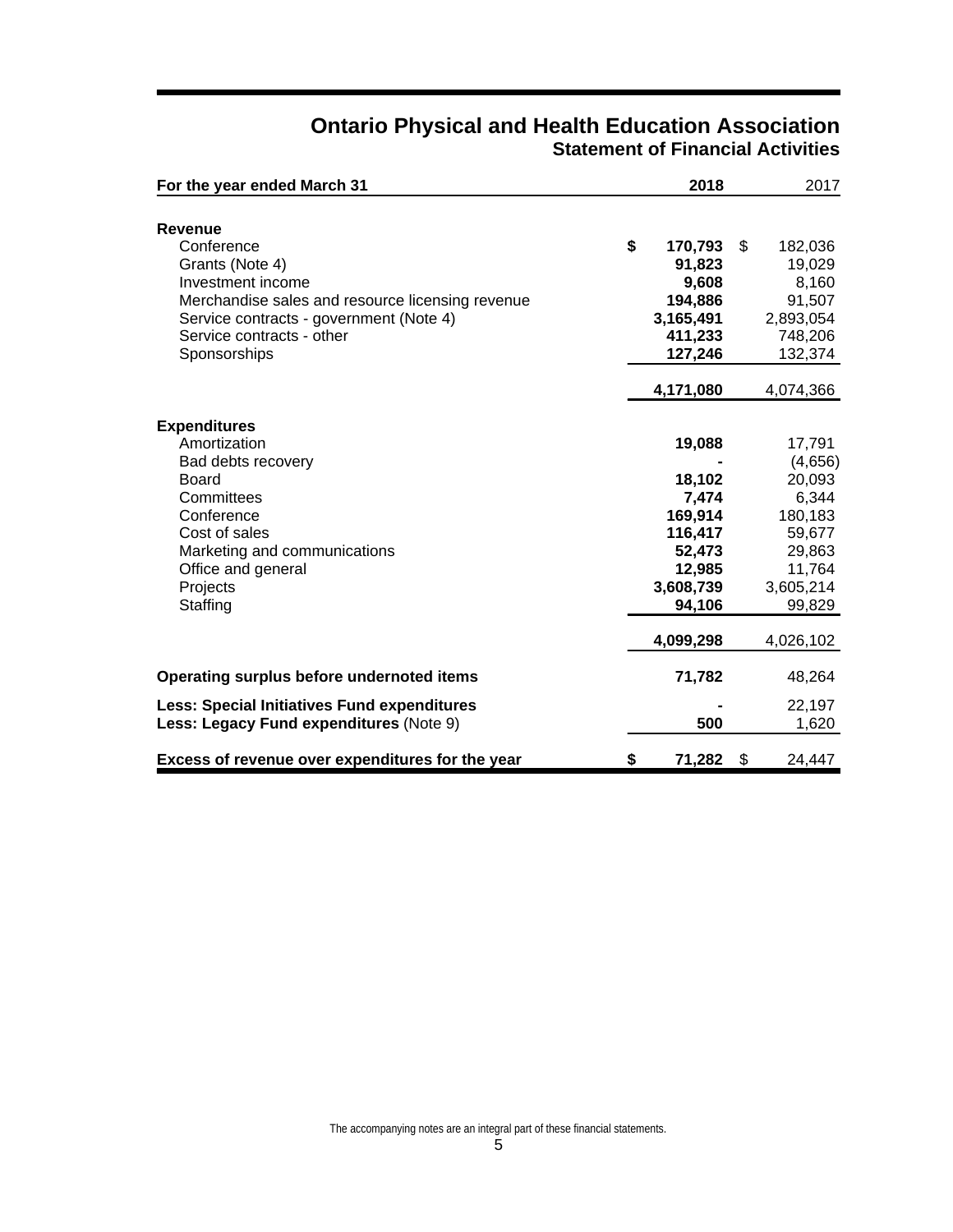# **Ontario Physical and Health Education Association**

**Statement of Cash Flows**

| For the year ended March 31                                                                                                                                  | 2018            | 2017            |
|--------------------------------------------------------------------------------------------------------------------------------------------------------------|-----------------|-----------------|
| Cash was provided by (used in)                                                                                                                               |                 |                 |
| <b>Operating activities</b>                                                                                                                                  |                 |                 |
| Excess of revenue over expenditures<br>Adjustments required to reconcile excess of revenue over<br>expenditures to net cash provided by operating activities | \$<br>71,282    | \$<br>24,447    |
| Amortization of capital assets<br>Changes in non-cash operating balances                                                                                     | 19,088          | 17,791          |
| Accounts receivable                                                                                                                                          | (41, 589)       | (24, 533)       |
| Prepaid expenses                                                                                                                                             | 3,242           | (24, 630)       |
| Accounts payable and accrued liabilities                                                                                                                     | 26,347          | 15,680          |
| Deferred revenue                                                                                                                                             | 25,591          | (255, 992)      |
| Rental inducement                                                                                                                                            | 32,108          | 39,631          |
|                                                                                                                                                              | 136,069         | (207, 606)      |
| <b>Investing activities</b>                                                                                                                                  |                 |                 |
| Purchase of capital assets                                                                                                                                   | (14, 646)       | (11, 617)       |
| Purchase of short term investments                                                                                                                           | (263)           | (66, 527)       |
|                                                                                                                                                              | (14, 909)       | (78,144)        |
|                                                                                                                                                              |                 |                 |
| <b>Financing activity</b>                                                                                                                                    |                 |                 |
| Payment of capital lease obligation                                                                                                                          | (10, 036)       | (3, 346)        |
| Increase (decrease) in cash during the year                                                                                                                  | 111,124         | (289,096)       |
| Cash, beginning of year                                                                                                                                      | 1,068,607       | 1,357,703       |
| Cash, end of year                                                                                                                                            | \$<br>1,179,731 | \$<br>1,068,607 |

The accompanying notes are an integral part of these financial statements.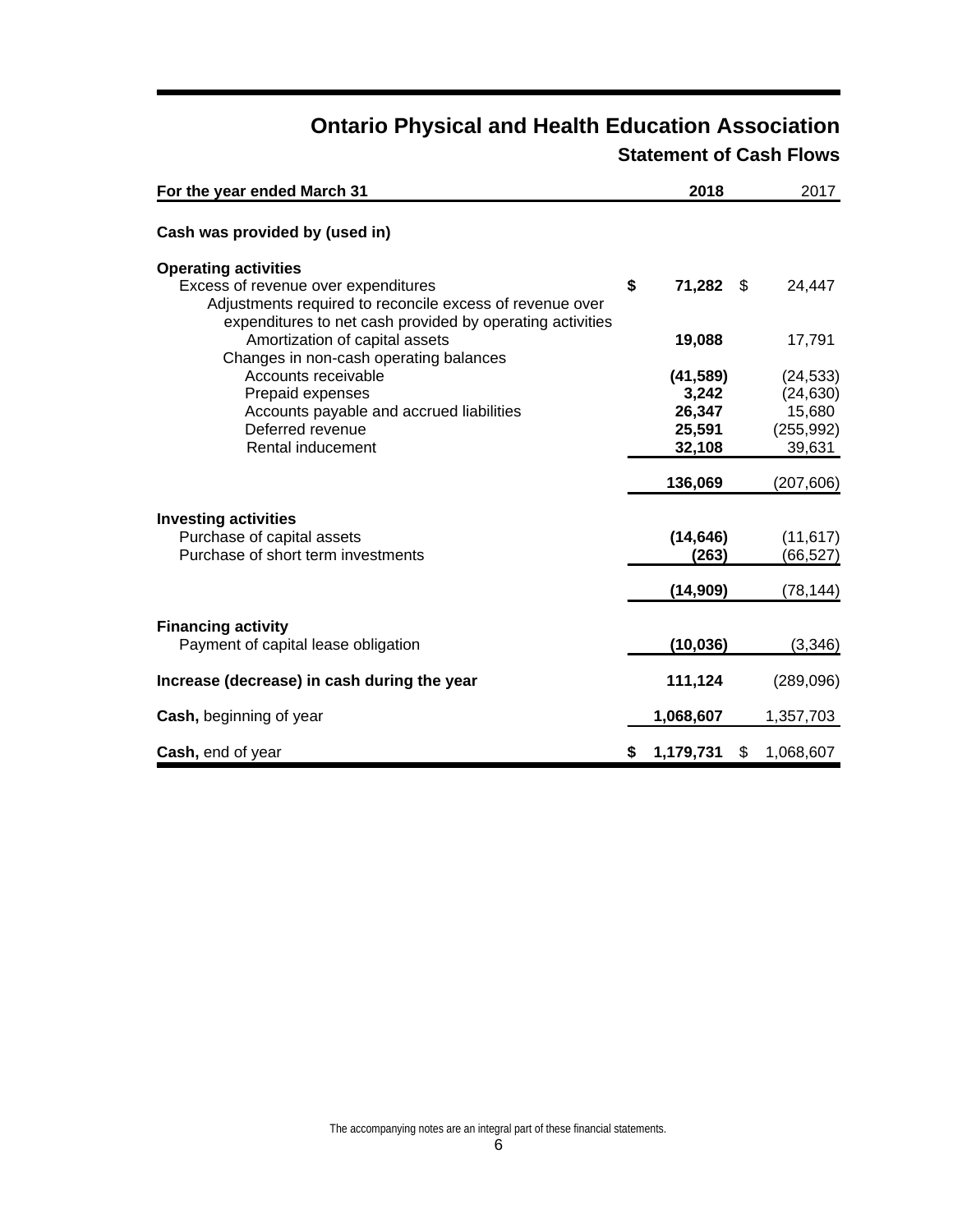#### **March 31, 2018**

#### **1. Significant Accounting Policies**

#### **Purpose of Organization**

The Ontario Physical and Health Education Association (the "Organization") exists to champion healthy, active living in schools and communities through quality programs and services, partnerships and advocacy so that all children and youth value and enjoy the life long benefits of healthy active living.

The Organization was incorporated on October 15, 1990 under the Corporations Act of Ontario as a not-for-profit organization and is not subject to income taxes.

The Organization was approved by the Canada Revenue Agency as a registered charity on January 29, 2016.

#### **Basis of Accounting**

The financial statements have been prepared using Canadian accounting standards for notfor-profit organizations.

#### **Revenue Recognition**

The Organization follows the deferral method of accounting for revenue.

Conference revenue is recognized in the period in which the related event is held.

Restricted revenues from grants, service contracts and sponsorships are recognized in the period in which the related expenditures are incurred.

Merchandise sales are recognized when goods are shipped, the sales price is fixed and determinable, collectibility is reasonably assured, and title and risks of ownership have passed to the buyer.

Resource licensing revenue is recognized in the period in which the fees are earned.

Investment income includes interest income which is recognized when earned.

#### **Deferred Revenue**

Deferred revenue consists of amounts received less amounts expended on various projects, which will be earned or expended on projects in the ensuing fiscal years.

#### **Rental Inducement**

Rental expenses are recognized on a straight-line basis over the full term of the lease. Rental inducement consists of rent-free periods and other subsidies, and is recognized as the difference between the rent paid and the straight-line expensed value.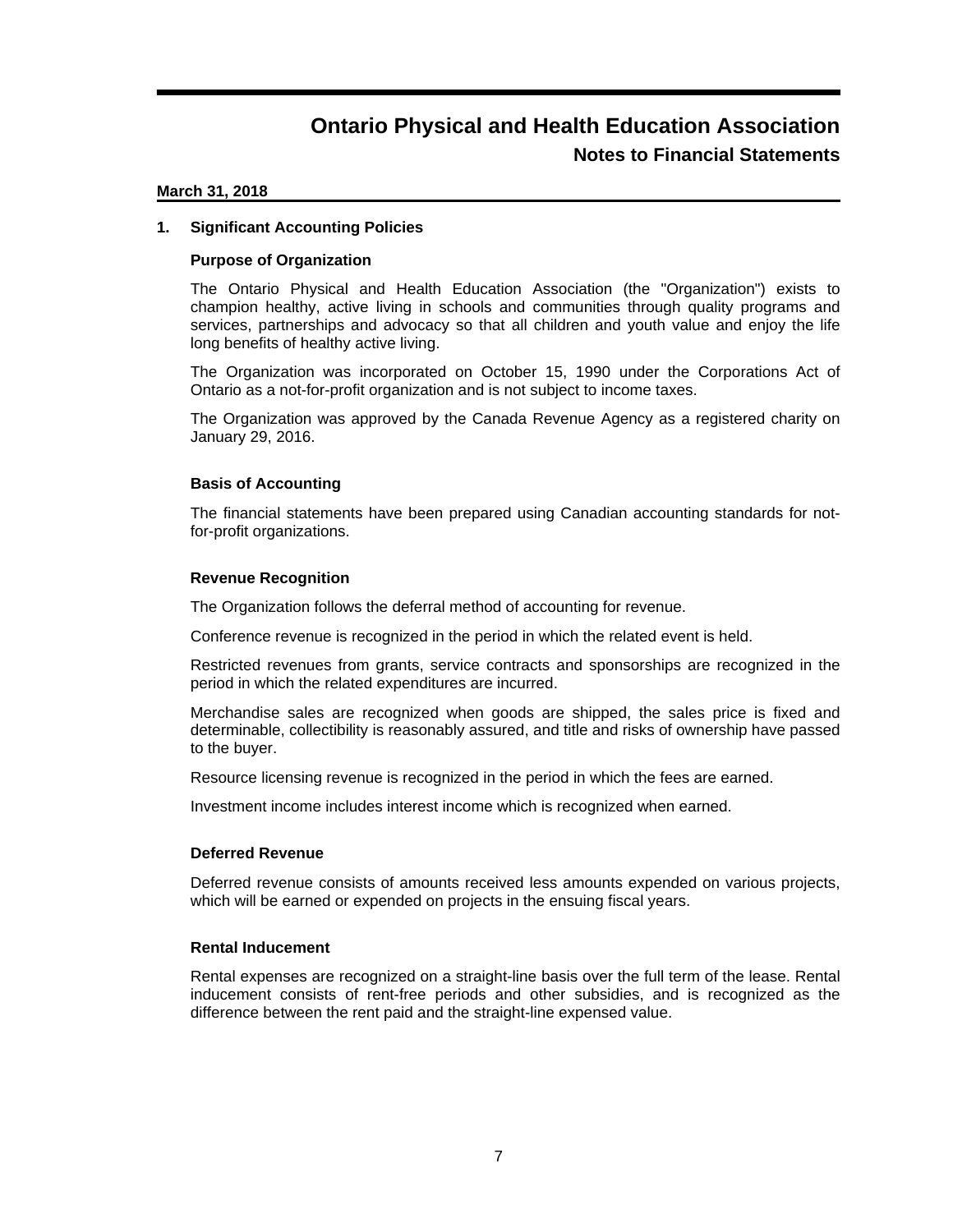#### **March 31, 2018**

#### **1. Significant Accounting Policies** (continued)

#### **Capital Assets**

Capital assets are stated at cost less accumulated amortization. Amortization based on the estimated useful life of the asset is calculated as follows:

> Computer equipment - 33% straight line basis<br>
> Furniture and office equipment - 33% straight line basis Furniture and office equipment - 33% straight line basis Leasehold improvements - 20% straight line basis

- 
- 
- 
- Equipment under capital lease  $\qquad \qquad$  straight-line over the term of the lease

#### **Funds Invested in Capital Assets**

Funds Invested in Capital Assets represents the balance provided for the acquisition of capital assets. During the year, the Board approved a transfer of \$14,646 (2017- \$31,690).

#### **Special Initiatives Fund**

The Board of Directors has established a reserve fund to finance certain leasehold improvements, capital assets, special initiatives, research and development, and unanticipated general contingencies incidental to the operation of its programs. During the year, the Board approved a transfer of \$68,193 (2017- \$34,750).

#### **Emergency Contingency Fund**

The Board of Directors has established a reserve fund to allow for extraordinary events that may affect the ordinary operations of its programs. During the year, the Board approved a transfer of \$3,589 (2017- \$13,514).

#### **Employee Development Fund**

The Board of Directors has established a reserve fund to be used at their discretion for staff development and recognition.

#### **Legacy Fund**

The Board of Directors has established a reserve fund to be used to compensate the contributions made by leaders in the field of Health and Physical Education.

#### **Use of Estimates**

The preparation of financial statements in accordance with Canadian accounting standards for not-for-profit organizations requires management to make estimates and assumptions that affect the reported amounts of assets and liabilities at the date of the financial statements, and the reported amounts of revenue and expenses during the reporting period. Actual results could differ from management's best estimates as additional information becomes available in the future.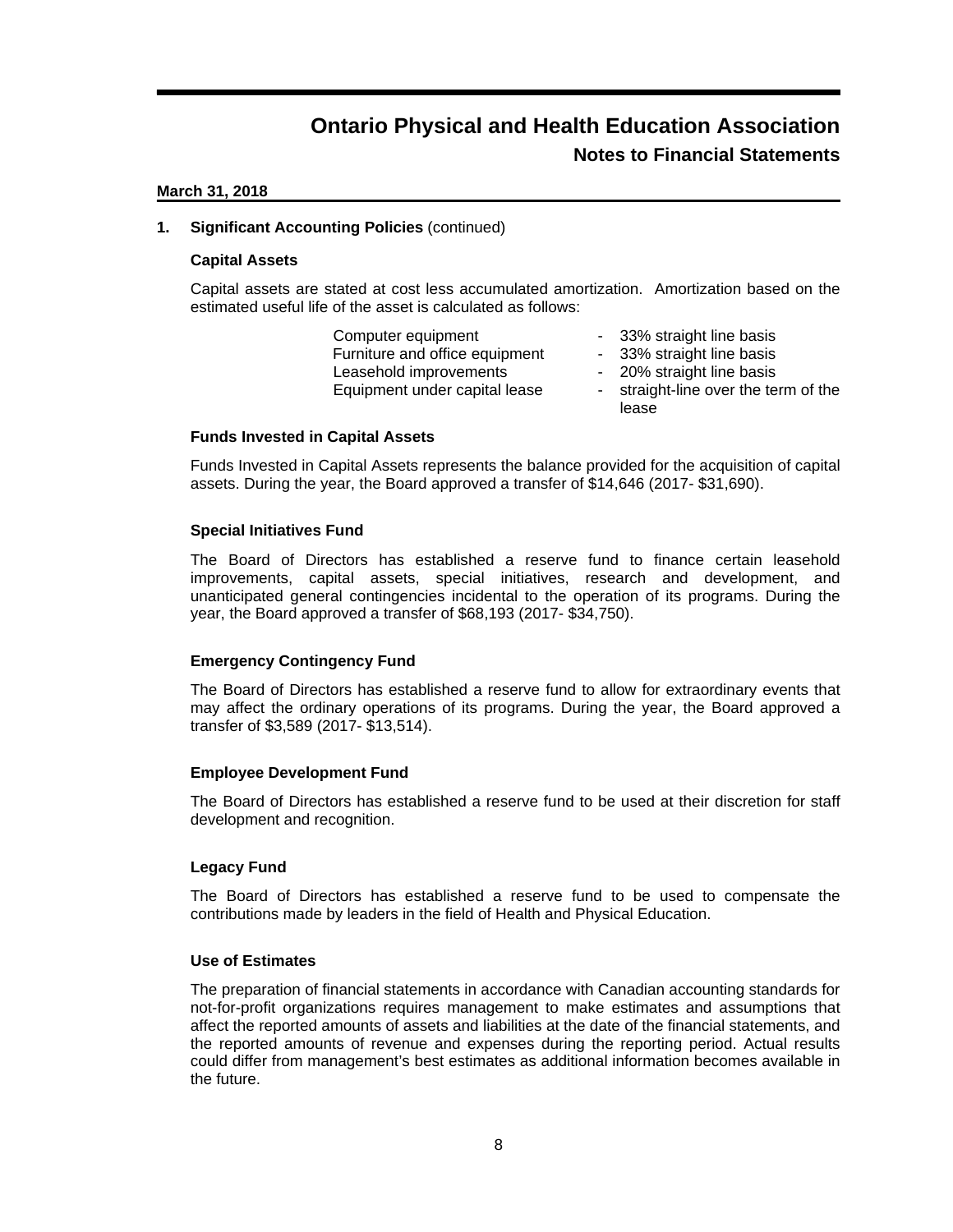#### **March 31, 2018**

#### **1. Significant Accounting Policies** (continued)

#### **Allocation of Expenses**

The Organization incurs salaries and benefits expenses and general and administrative support expenses that are common to the administration of the Organization and to each project that it operates. Salaries and benefits are allocated proportionately based on the percentage of time spent on that project. Overhead costs including salaries and benefits, and general and administrative support are allocated based on the percentage used on each project.

#### **Financial Instruments**

Financial instruments are recorded at fair value when acquired or issued. In subsequent periods, short-term investments are reported at fair value, and all other financial instruments are reported at cost or amortized cost less impairment, if applicable. Financial assets are tested for impairment when changes in circumstances indicate that the asset could be impaired. Transaction costs are expensed for those items remeasured at fair value at each balance sheet date and charged to the financial instrument for those measured at amortized cost.

#### **2. Short-term Investments**

Short-term investments consist of a one-year cashable Guaranteed Investment Certificate (GIC) of \$530,000 (2017 - \$530,000). The GIC earns interest at 1.525% (2017 - 0.70%) per annum and has a maturity date of March 9, 2019 (2017 - March 9, 2018). The GIC has been pledged as collateral for the credit facility (Note 7).

#### **3. Capital Assets**

|                                                                                                                 |    |                                       |   | 2018                                  |                                             |     | 2017                                 |
|-----------------------------------------------------------------------------------------------------------------|----|---------------------------------------|---|---------------------------------------|---------------------------------------------|-----|--------------------------------------|
|                                                                                                                 |    | Cost                                  |   | <b>Accumulated</b><br>Amortization    | Cost                                        |     | Accumulated<br>Amortization          |
| Computer equipment<br>Furniture and office equipment<br>Leasehold improvements<br>Equipment under capital lease | S  | 225,262<br>95,882<br>61,995<br>20,073 | S | 211,625<br>95,882<br>61,995<br>13,382 | \$<br>210,616<br>95,882<br>61,995<br>20,073 | S   | 199,837<br>95,882<br>61,386<br>6,691 |
|                                                                                                                 | \$ | 403,212                               | S | 382,884                               | \$<br>388,566                               | \$. | 363,796                              |
| Net book value                                                                                                  |    |                                       | S | 20.328                                |                                             | \$  | 24.770                               |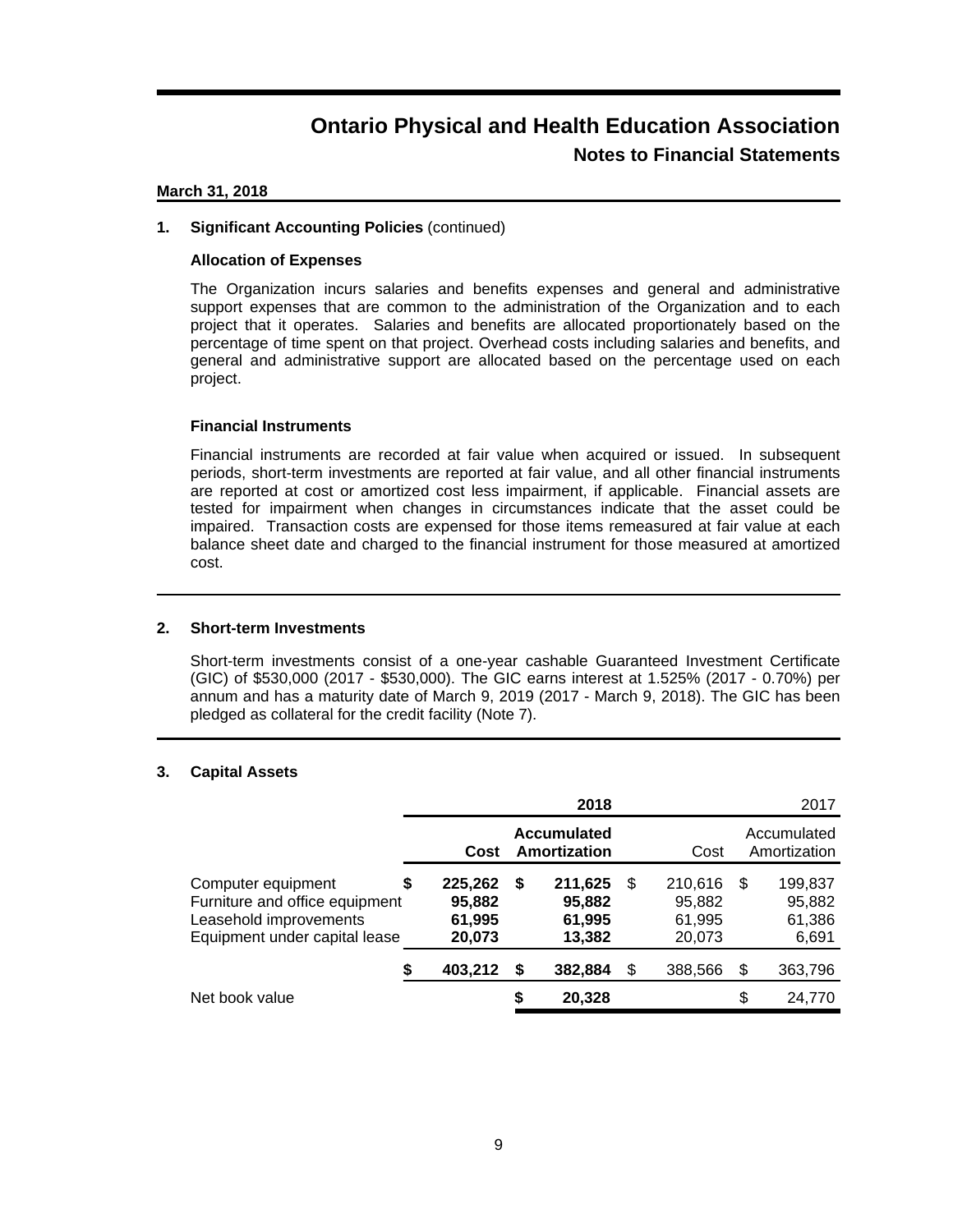#### **March 31, 2018**

#### **4. Government Revenue and Expenditures**

Detailed below are the government program revenue and expenditures for the year ended March 31, 2018; totals include committed revenue from 2016/2017 funding contracts where expenditures were incurred during the year ended March 31, 2018. The expenditures are included in projects on the statement of financial activities.

| <b>Funder</b>                                               | Program                                                                                                                                                                                                                               |                                                                                          | <b>Revenue Expenditures</b>                                                              |
|-------------------------------------------------------------|---------------------------------------------------------------------------------------------------------------------------------------------------------------------------------------------------------------------------------------|------------------------------------------------------------------------------------------|------------------------------------------------------------------------------------------|
| <b>Service Contracts - Province of Ontario and Agencies</b> |                                                                                                                                                                                                                                       |                                                                                          |                                                                                          |
| Ministry of Education                                       | <b>CSBHSS</b><br><b>Daily Physical Activity</b><br><b>Healthy Relationships</b><br><b>Healthy Schools Certification</b><br><b>Medical Conditions</b><br><b>Ontario Safety Guidelines</b><br>Raise The Bar<br>Sex Education by Theatre | \$<br>712,439<br>250,483<br>145,171<br>216,137<br>73,385<br>123,768<br>45,260<br>285,961 | \$<br>712,439<br>250,483<br>145,171<br>216,137<br>73,385<br>123,768<br>45,260<br>285,961 |
| Ministry of Health &<br>Long Term Care                      | Asthma Education<br><b>PARC</b>                                                                                                                                                                                                       | 156,600<br>686,000                                                                       | 156,600<br>686,000                                                                       |
| Ministry of Tourism, Culture<br>& Sport                     | <b>Cycling Education</b><br><b>Healthy School Leadership</b>                                                                                                                                                                          | 182,000                                                                                  | 182,000                                                                                  |
| Ministry of Status of Women                                 | Days<br>Raise The Bar<br><b>Sexual Violence Prevention</b>                                                                                                                                                                            | 99,770<br>54,017<br>134,500                                                              | 99,770<br>54,017<br>134,500                                                              |
| <b>Service Contracts Total</b>                              |                                                                                                                                                                                                                                       | \$<br>3,165,491                                                                          | \$<br>3,165,491                                                                          |
| <b>Grants - Province of Ontario and Agencies</b>            |                                                                                                                                                                                                                                       |                                                                                          |                                                                                          |
| <b>Ontario Trillium Foundation</b>                          | <b>Provincial Sport Organizations</b><br>Concussions<br><b>Physical Activity Collective</b><br>Impact                                                                                                                                 | \$<br>58,844<br>30,000                                                                   | \$<br>58,844<br>30,000                                                                   |
| <b>Grants - Government of Canada</b>                        |                                                                                                                                                                                                                                       |                                                                                          |                                                                                          |
| Ministry of Citizenship and<br>Immigration                  | Canada Summer Jobs Grant                                                                                                                                                                                                              | 2,979                                                                                    | 2,979                                                                                    |
| <b>Grants Total</b>                                         |                                                                                                                                                                                                                                       | 91,823                                                                                   | \$<br>91,823                                                                             |
| <b>Government Total</b>                                     |                                                                                                                                                                                                                                       | \$<br>3,257,314                                                                          | \$<br>3,257,314                                                                          |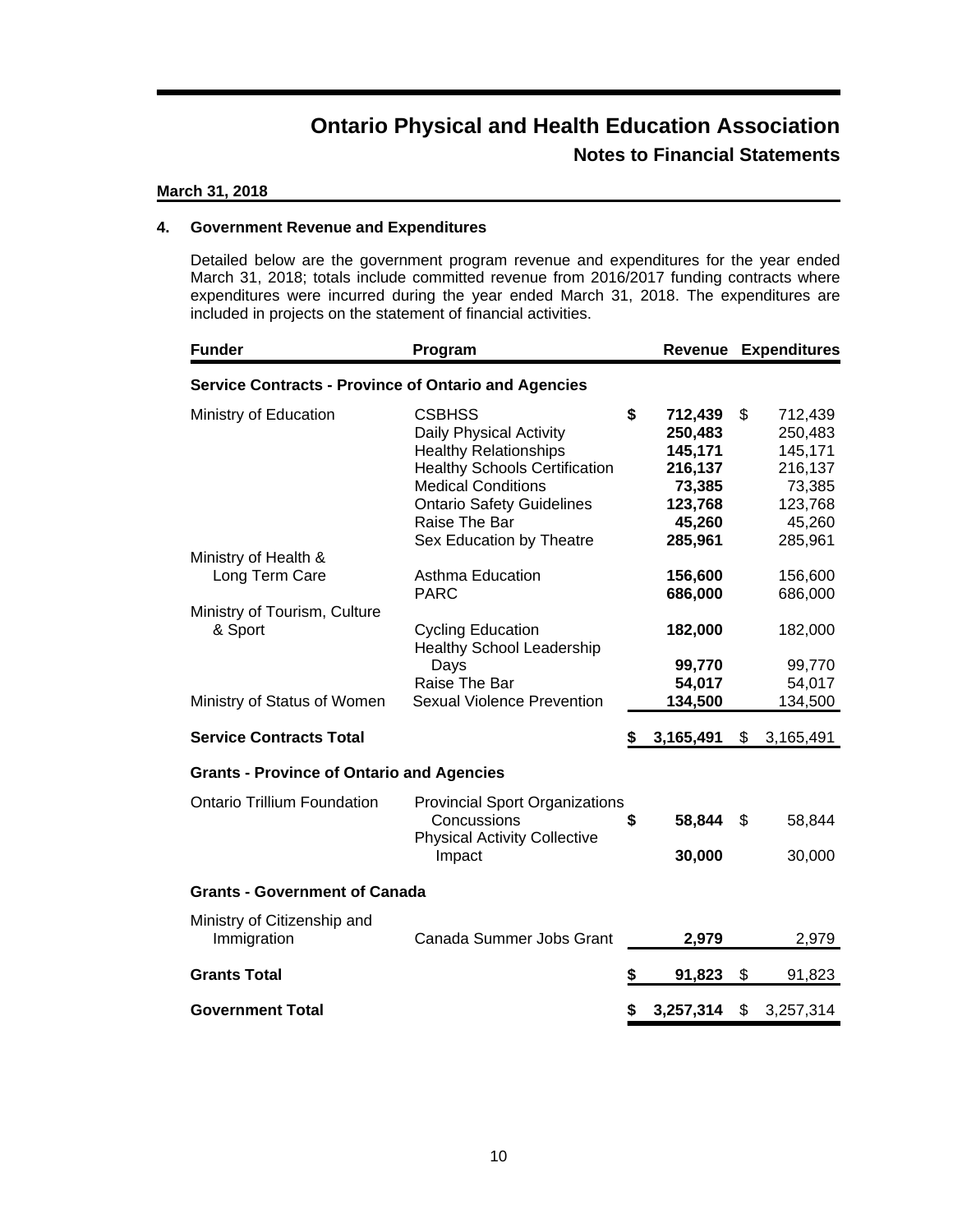### **Ontario Physical and Health Education Association**

### **Notes to Financial Statements**

#### **March 31, 2018**

| <b>Deferred Revenue</b>            |   |                |   |         |
|------------------------------------|---|----------------|---|---------|
|                                    |   | 2018           |   | 2017    |
| Service contracts - government     |   |                |   |         |
| Ministry of Education              | S | 567,600        | S | 361,378 |
| Ontario 150                        |   | $\blacksquare$ |   | 89,793  |
| <b>Ontario Trillium Foundation</b> |   | $\blacksquare$ |   | 51,744  |
| Service contracts - other          |   | 187,148        |   | 226,242 |
|                                    |   | 754.748        |   | 729,157 |
|                                    |   |                |   |         |

#### **6. Obligation Under Capital Lease**

|                                                                                                                                 |                    | 2018     | 2017         |
|---------------------------------------------------------------------------------------------------------------------------------|--------------------|----------|--------------|
| Equipment Lease - bears interest at 4% per annum, repayable<br>in monthly installments of \$871 of principal plus interest, due |                    |          |              |
| November 2018.                                                                                                                  | \$                 | 6,691    | \$<br>16,727 |
| Less: current portion                                                                                                           |                    | (6, 691) | (10,036)     |
|                                                                                                                                 |                    |          | 6,691        |
|                                                                                                                                 |                    |          |              |
| The principal payments for 2019 are as follows:                                                                                 |                    |          |              |
| 2019<br>الممعملما المملان ممما يممما                                                                                            | \$<br>6,968<br>ハフフ |          |              |

| Less: imputed interest |   | (277) |
|------------------------|---|-------|
| Balance of obligation  | S | 6.691 |

Interest expense on the obligation for the year was \$417 (2017 - \$139). The obligation is secured by the equipment.

#### **7. Credit Facility**

The Organization has a credit facility of \$500,000 (2017 - \$500,000) of which \$Nil was utilized at March 31, 2018 (2017 - \$Nil). Borrowings under this facility are due on demand and bear interest at the bank's prime rate plus 2% (2017 - bank's prime rate plus 2%). The credit facility is secured against the Organization's short-term investments (Note 2).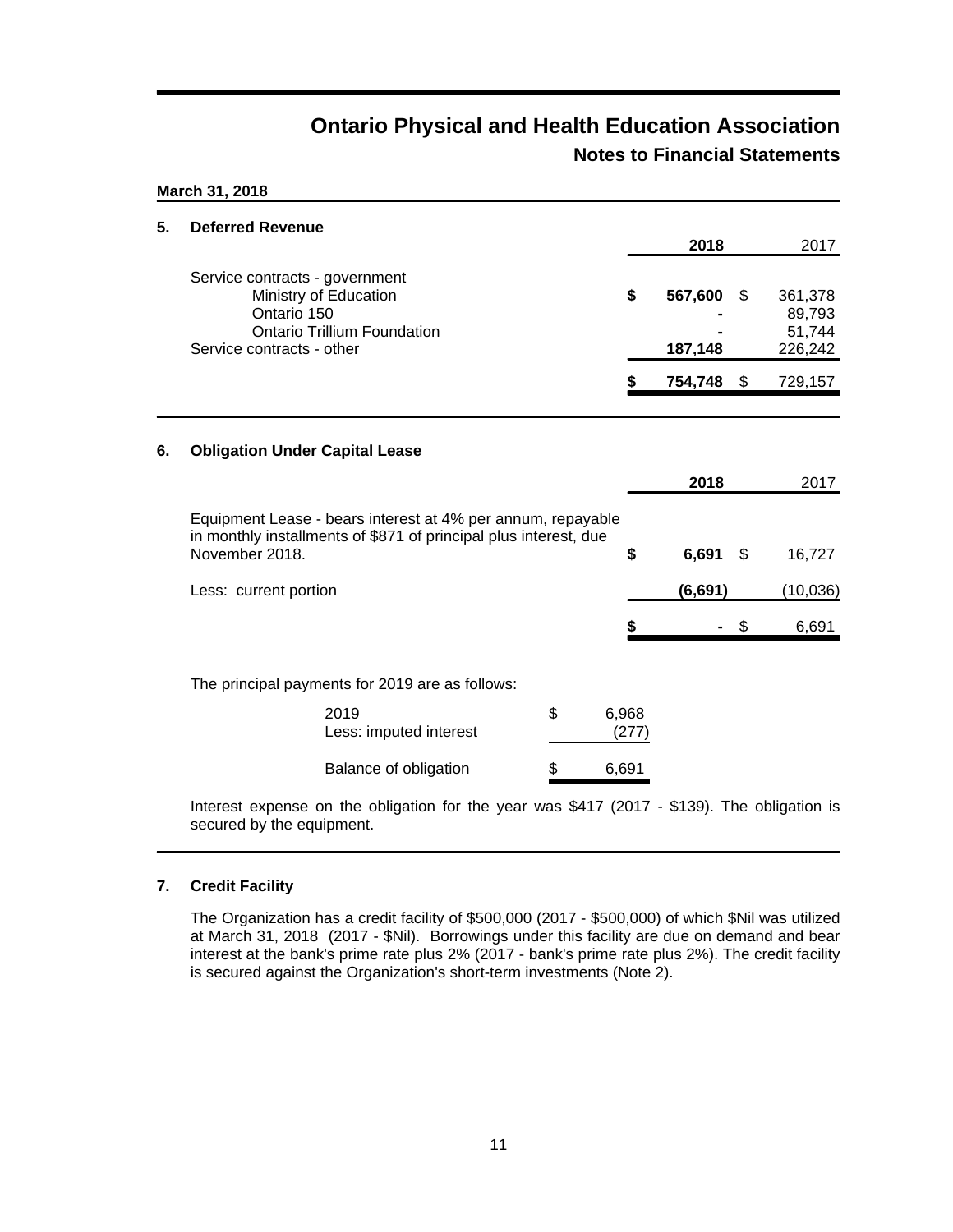#### **March 31, 2018**

#### **8. Commitments**

The Organization has lease commitments for office, common occupancy costs and equipment for which future repayments are as follows:

| 2019<br>2020<br>2021<br>2022 | \$ | 173,642<br>190,679<br>187,177<br>127,372 |
|------------------------------|----|------------------------------------------|
|                              | S  | 678,870                                  |
|                              |    |                                          |

#### **9. Fund Expenditures**

Legacy Fund expenditures relate to awards issued for leadership in physical and health education. These expenditures were approved by the Board of Directors.

#### **10. Financial Instrument Risks**

#### Credit risk

Credit risk is the risk that one party to a financial instrument will cause a financial loss for the other party by failing to discharge an obligation. The Organization is exposed to credit risk arising from its accounts receivables. Management believes this credit risk is minimized by the credit worthiness of its funders. This risk has not changed since the prior year.

#### Interest rate risk

Interest rate risk is the risk that the fair value or future cash flows of a financial instrument will fluctuate because of changes in market interest rates. The Organization is exposed to interest rate risk arising from the possibility that changes in interest rates will affect the value of shortterm investments. This risk has not changed since the prior year.